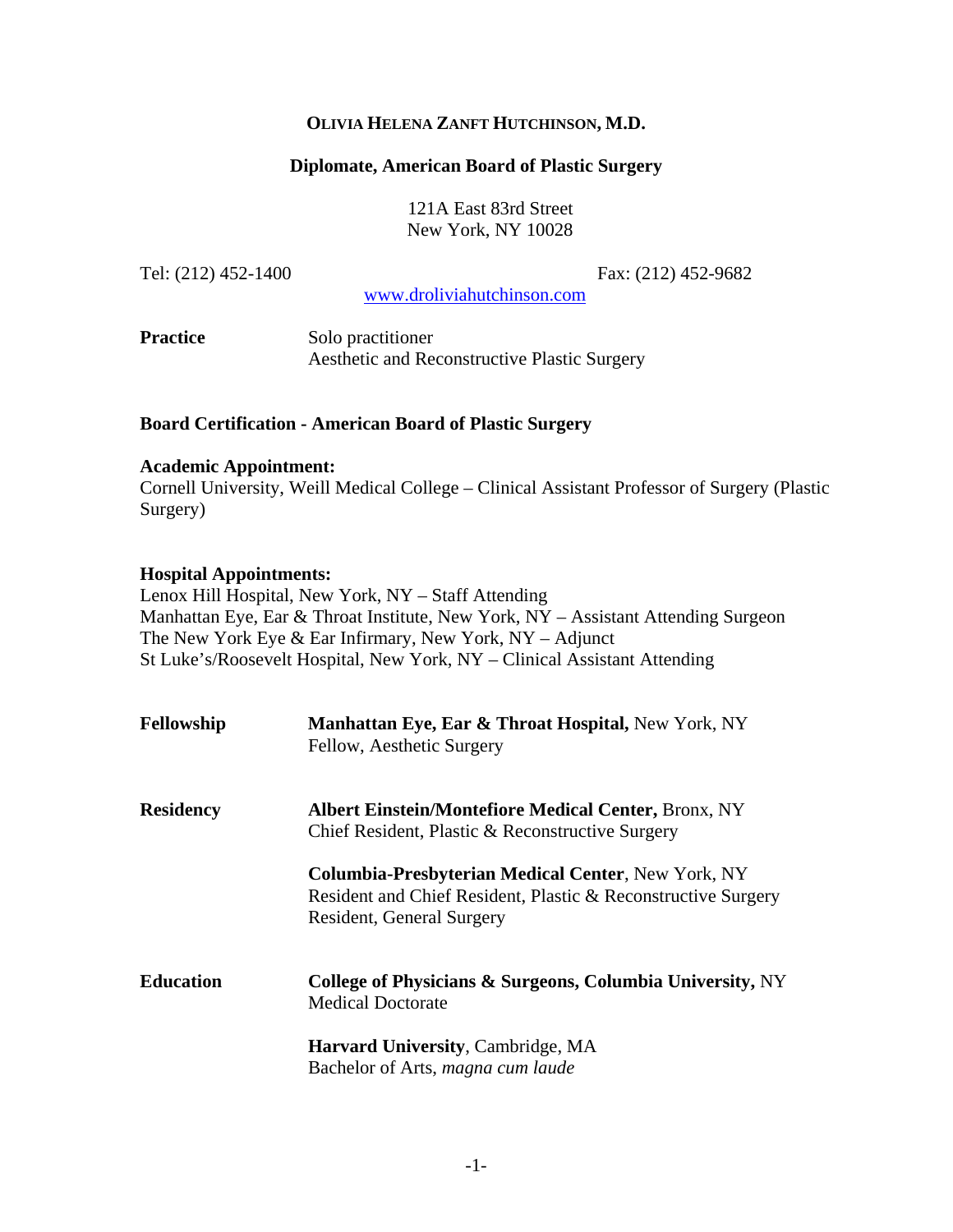#### **Awards & Recognition**

**Best Doctors** Best Doctors in America

# **Consumers' Research Council of America**

America's Top Plastic Surgeons

# **Castle Connolly**

Selected for America's Cosmetic Doctors & Dentists

## **Northeastern Society of Plastic Surgeons 21st Annual Meeting**  Moderator, Scientific Session

**The New York Times**, Tuesday, July 20, 2004, p. F5 Quoted in "Really?" (article on scar management), by Anahad O'Connor

**The New York Times**, Thursday, June 17, 2004, p. A24 Quoted in "Liposuction Doesn't Offer Health Benefit, Study Finds", by Denise Grady

## **New York Magazine**, October 6, 2003, pp. 52-55 Selected in "The Cutting Edge: Top Plastic Surgeons Pick the Field's Sharpest New Talents", by Beth Landman Keil and Sarah Bernard

# **New York Regional Society of Plastic and Reconstructive Surgery**

 $2<sup>nd</sup>$  Prize: "Microvascular Salvage of the Lower Extremity in Patients with Diabetes and Peripheral Vascular Disease"

## **Professional Society Memberships**

American Society of Plastic Surgeons American Society for Aesthetic Plastic Surgery Northeastern Society of Plastic Surgeons New York Regional Society of Plastic Surgeons American Medical Association New York County Medical Society Medical Society of the State of New York

## **Publications**

Matarasso, A. and Hutchinson, O. Evaluating Rejuvenation of the Forehead and Brow: An Algorithm For Selecting the Most Appropriate Technique (Cosmetic Follow-Up). *Plastic and Reconstructive Surgery* Vol. 112, No. 5, October 2003, pp. 1467-1469.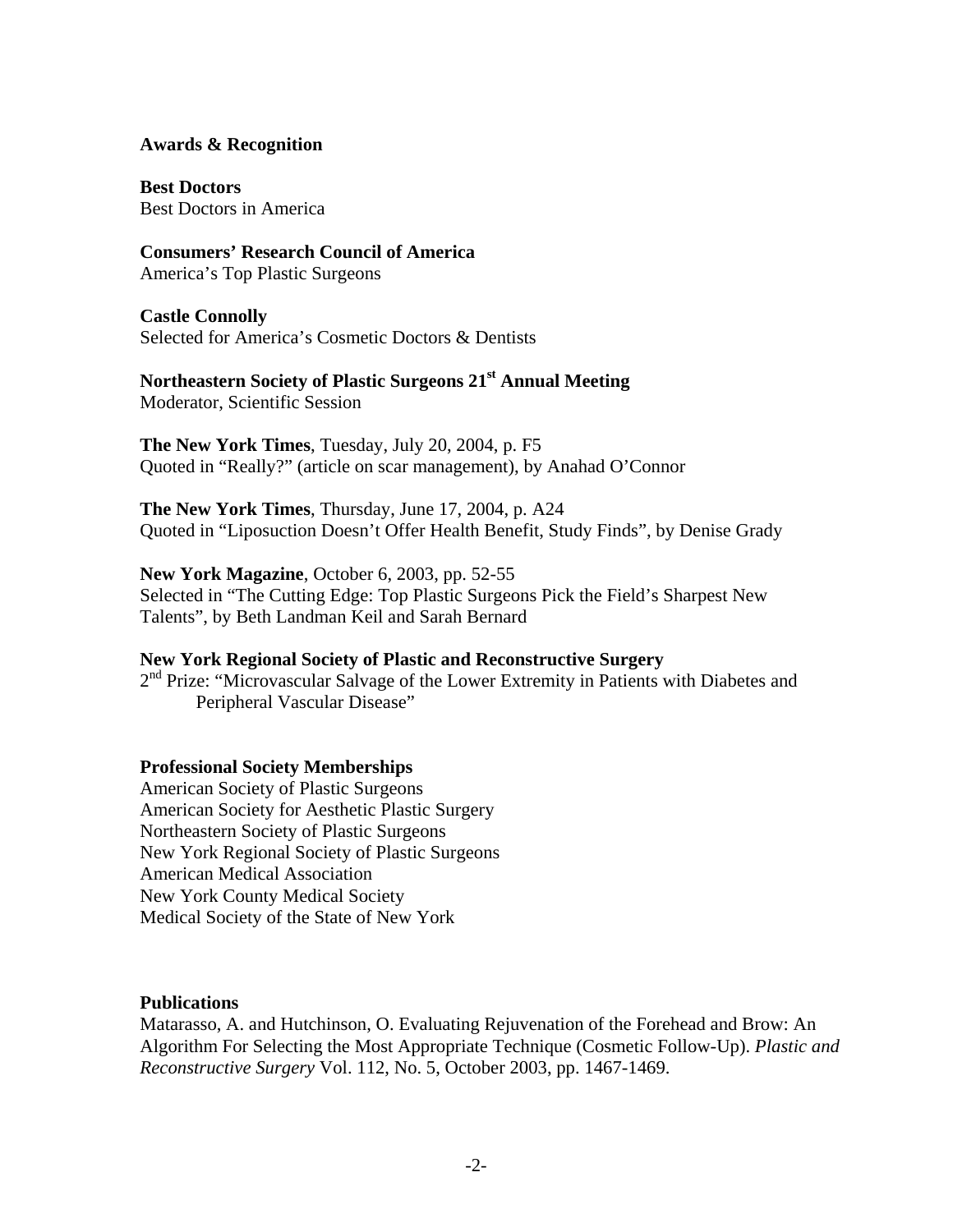Hutchinson, O. H. Z., Oz, M., and Ascherman, J. A. The Use of Muscle Flaps to Treat Left Ventricular Assist Device (LVAD) Infections. *Plastic and Reconstructive Surgery* Vol. 107, No. 2, February 2001, pp. 364-373.

Matarasso, A. and Hutchinson, O. H. Z. Contempo Updates: Linking Evidence and Experience: Liposuction. *Journal of the American Medical Association,* Vol. 285, No. 3, January 17, 2001. pp. 266-8.

Matarasso, A. and Hutchinson, O. H. Z. Evaluating Rejuvenation of the Forehead and Brow: An Algorithm For Selecting the Most Appropriate Technique. *Plastic and Reconstructive Surgery* Vol. 106, No. 3, September 2000, pp. 687-694.

Matarasso, A. and Hutchinson, O. H. Z. Augmentation Mammaplasty: Subpectoral Augmentation Using the Periareolar or Inframammary Approach. *Operative Techniques in Plastic and Reconstructive Surgery: Breast Augmentation.* Vol. 7, No. 3, August 2000, pp. 93-99.

#### **Presentations and Lectures**

**Women in Medicine Club,** Columbia University, New York, NY "Female Plastic Surgeons Panel"

#### **Educational Seminar**

Bariatric Surgery Symposium, St. Luke's/Roosevelt Hospital, New York, NY "Bariatric Update: Plastic Surgery Issues"

#### **Educational Seminar**

Pathways Women's Health, Manhasset, NY "The Latest and the Best in Cosmetic Surgery"

## **Ninth Annual Iris Cantor Women's Health Lecture**

American Hospital of Paris Foundation, Paris, France "Turn Back the Clock Without Losing Time: The Latest and the Best in Cosmetic Surgery"

## **Educational Seminar**

Pathways Women's Health, Manhasset, NY "From Lines to Laser, Facelifts, Botox & Liposuction in the New Millenium"

#### **Northeastern Society of Plastic Surgeons**

17<sup>th</sup> Annual Meeting, Montreal, Quebec, Canada "The Use of Muscle Flaps to Treat Left Ventricular Assist Device (LVAD) Infections"

## **International Society of Aesthetic Plastic Surgery**

Postgraduate Instructional Course, Montreal, Quebec, Canada "Forehead Lifts 2000: An Overview of Current Techniques"